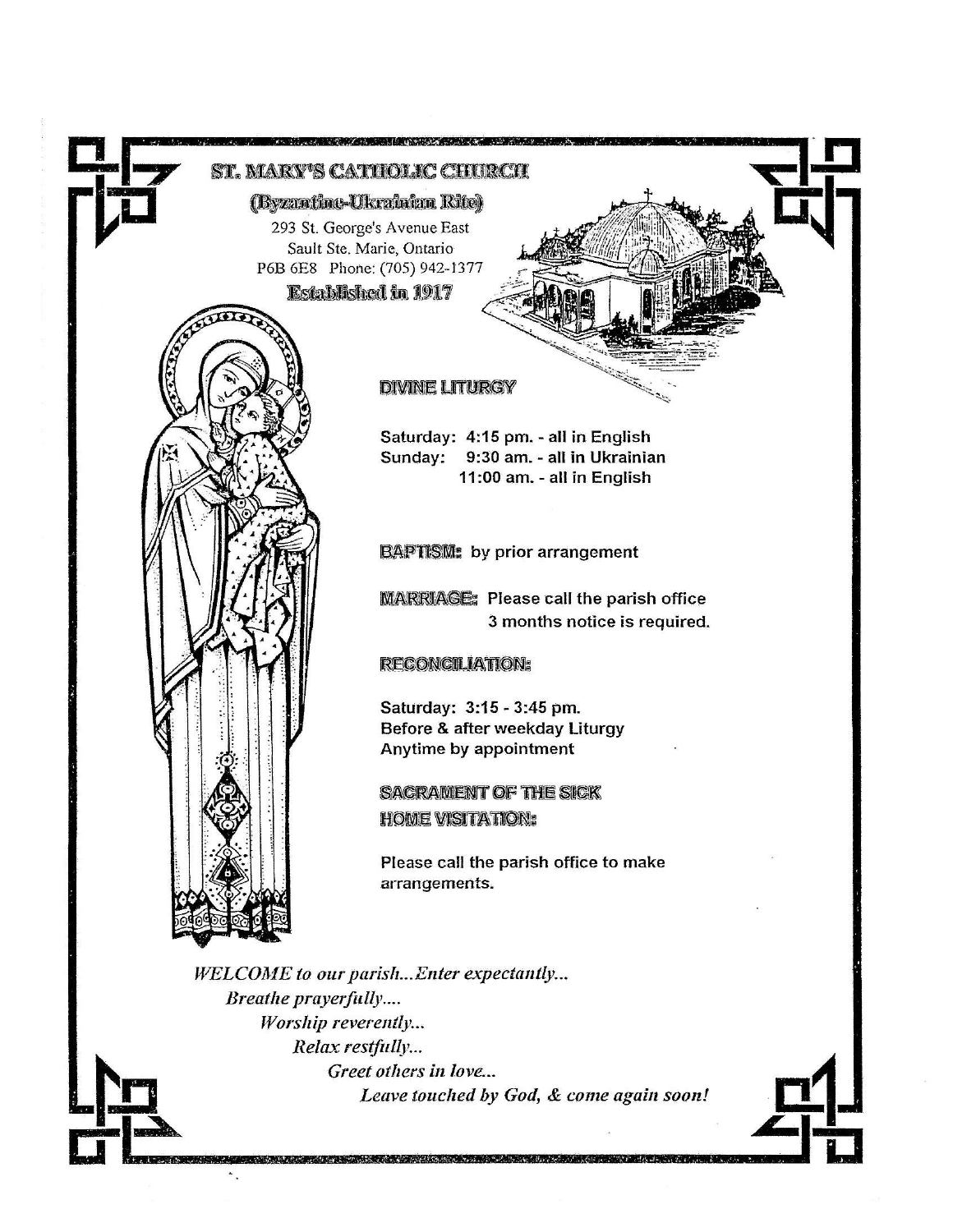| Rev. Michael Hayes                                                                  | Cell Phone: 705-297-7489 |  |  |  |
|-------------------------------------------------------------------------------------|--------------------------|--|--|--|
| Charlotte Conrad                                                                    |                          |  |  |  |
| <b>Office Hours: Tuesday-Friday 10am-2pm</b><br><b>Closed on statutory holidays</b> |                          |  |  |  |
| Parish Office Phone: 705-942-1377                                                   |                          |  |  |  |
| Parish Email: soostmaryukr@bellnet.ca                                               |                          |  |  |  |
| Website: www.stmarysukrssm.ca                                                       |                          |  |  |  |
|                                                                                     |                          |  |  |  |

## **We are each of us angels with only one wing...**

**And we can only fly embracing each other...**

Luciano DeCrenzcenzo

**May 22, 2022** – Fifth Sunday after Pascha – Sunday of the Man Born Blind; Tone 5. The Holy Martyr Basiliscus (286-305).

### **Paschal Troparion**

Christ is risen from the dead, conquering death by death. And to those in the tombs He granted life.

#### **Troparia and Kontakia**

Troparion, Tone 5: Let us the faithful acclaim and worship the Word,\* co-eternal with the Father and the Spirit,\* and born of the Virgin for our salvation.\* For He willed to be lifted up on the cross in the flesh, to suffer death\* and to raise the dead by His glorious resurrection.

Glory be to the Father, and to the Son, and to the Holy Spirit.

Kontakion, Tone 4: Blinded in the eyes of my soul,\* I come to You, O Christ, like the man who was blind from birth,\* and I cry in repentance:\* You are the brilliant light of those in darkness.

Now and for ever and ever. Amen.

Kontakion, Tone 8: Though You descended into a tomb, O Immortal One,\* yet You destroyed the power of Hades;\* and You rose as victor, O Christ God,\* calling to the myrrh-bearing women: Rejoice!\* and giving peace to Your Apostles:\* You, who grant Resurrection to the fallen.

#### **Prokeimenon, Tone 8**

Pray and give praise to the Lord our God. Repeat: Pray and give praise to the Lord our God. verse: In Judea God is known; His name is great in Israel. Repeat: Pray and give praise to the Lord our God.

**Epistle** Acts 16:16-34

**Alleluia, Tone 8** verse: Look upon me and have mercy. verse: Direct my steps according to Your word.

**Gospel**

John 9:1-38

## **Hymn to the Mother of God**

The Angel cried out to the One full of Grace: O chaste Virgin, rejoice! And again I say, Rejoice! Your Son has risen from the tomb on the third day, and raised the dead. Let all people rejoice! Shine, shine, O new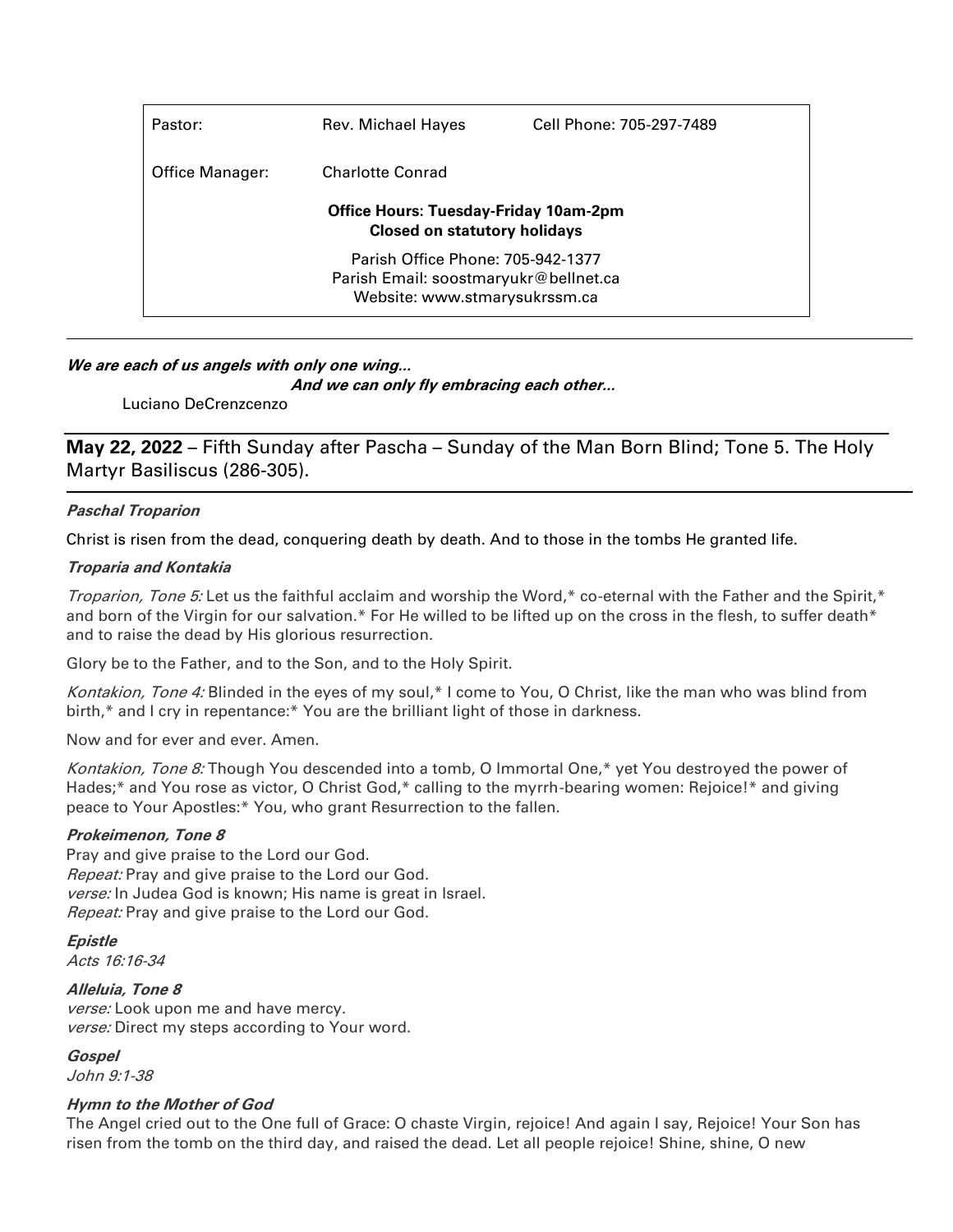Jerusalem, for the glory of the Lord has risen upon you! Exult now and be glad, O Sion! And you, O chaste Mother of God, take delight in the resurrection of your Son.

### **Communion Hymn**

Receive the Body of Christ;\* taste the fountain of immortality.\* Praise the Lord from the heavens; praise Him in the highest.\* Alleluia, alleluia,\* alleluia.

\_\_\_\_\_\_\_\_\_\_\_\_\_\_\_\_\_\_\_\_\_\_\_\_\_\_\_\_\_\_\_\_\_\_\_\_\_\_\_\_\_\_\_\_\_\_\_\_\_\_\_\_\_\_\_\_\_\_\_\_\_\_\_\_\_\_\_\_\_\_\_\_\_\_\_\_\_\_\_\_\_\_\_\_\_\_\_\_\_\_\_\_\_\_

| 12pm               | Rosary and Divine Liturgy                              |                                                                                                                 |
|--------------------|--------------------------------------------------------|-----------------------------------------------------------------------------------------------------------------|
| 5pm                | Great Vespers (for the feast<br>Ascension)             |                                                                                                                 |
| 7pm                | <b>Festal Divine Liturgy</b>                           |                                                                                                                 |
|                    |                                                        |                                                                                                                 |
| 4:15 <sub>pm</sub> | Divine Liturgy (for Sunday)                            | Intention: Parishioners                                                                                         |
| 9:30am<br>11am     | Divine Liturgy (Ukrainian)<br>Divine Liturgy (English) | Intention: For the Health and Salvation of<br>Larisa Pochmursky (req. by her family)<br>Intention: Parishioners |
|                    |                                                        |                                                                                                                 |

#### **ANNOUNCEMENTS:**

**1. PEROGY/CABBAGE ROLL MAKING! Again this Thursday, May 19th. We. start at 7am and finish at around noon. Lunch is provided. Food sales are our parish's largest source of revenue. Please consider volunteering to support your parish in this way. New volunteers are always welcome!**

**2. Just a reminder about our FOOD DRIVE. Donations placed in our blue basket in the vestibule are delivered to the Salvation Army Food Bank regularly. Jesus said: "Whatsoever you do to the least of my brethren you do unto me."**

**3. There are ongoing online faith formation opportunities at www.easterncatholic.org. See the link or the poster at the 'Community Events' window at the back of the Church for the topics to be covered.**

**4. Thank you to the Men's Club for putting on our first parish brunch in two years! Our next one is scheduled to be on Sunday, June 19.** 

**5. HOLY DAY THIS WEEK: The Ascension of Our Lord—feast day services Wednesday and Thursday evening.** 

**6. Pentecost Grave Blessings: Sunday, June 5 at 1pm at Holy Sepulchre Cemetery (weather-permitting). Please prepare a list of deceased family members for Fr. Michael to commemorate at the communal panakhyda (short memorial service).**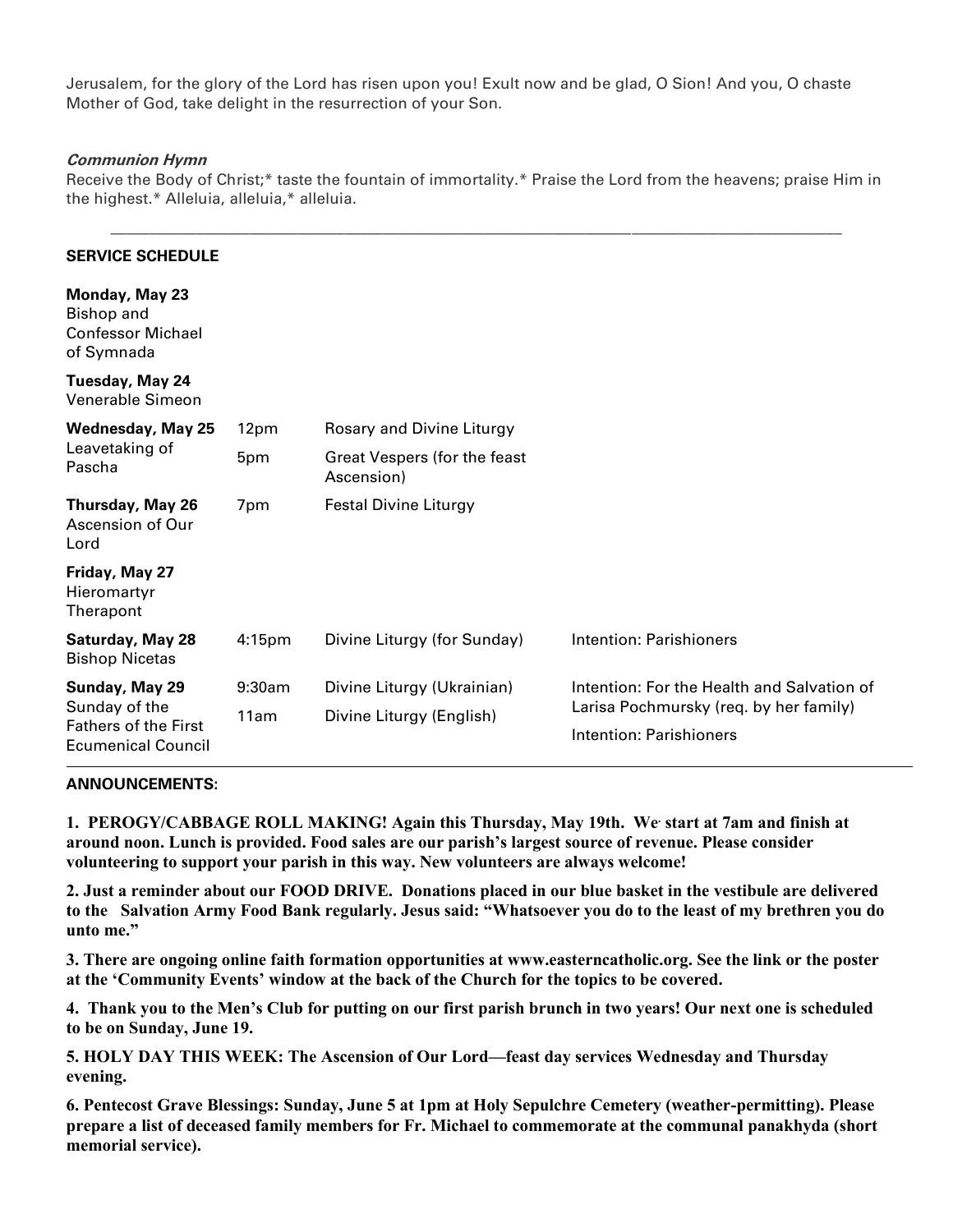**PLEASE PRAY FOR OUR SICK AND SHUT-INS:**

**Lorraine Wilson, Anita Lutes, Msgr. Anton Szymychalski, Clair Crowley, Fr. Jaroslaw Lazoryk, Wanda Duczmal, Debbie Bromeley, Antoinette Blunt, Katheren Pasternak, Walter Borowicz, Pat Stratichuk, Elsie Barrett, Betty Pauliuk, Doris Lebel, Jo-Anne Stone, Nikolaos Georgas, Denise Jacques, Reg Beaudette, Phil Marinelli, Mike Plastino, Theresa Barsanti, Patty-Ann Bellerive, Jim Parniak, Connie Sampson, Lee DeMelo, Fr. Oleh Yuryk, Fr. John Barszczyk, Dorothy McIntyre, Pauline Baiocchi, Andrea Stone Pietramale, Lynn Dunne, Fr. Andrew Kormanik, Ray Robinson, Hunter Stone, Gavin Stone, Gerard Dosko, Anderson Knight, Ron Barsanti, Peter Harlow, Larisa Pochmursky, Elizabeth Cepecawer, MaryAnn Spadoni, Paul Taillefer and Sheila McConnell.**

**Lord, Jesus Christ, You Who travelled throughout Galilee healing the sick, enabling the blind to see and the lame to walk, bring healing to Your people who need it this day. Grant relief to the ones who suffer pain and physical torment. Give peace to those whose minds are tortured by mental illness and anxiety. Comfort those who are alone in their suffering; may Your people reach out to them and to all the needy this day. Send Your grace to the caregivers that they may be gentle and effective agents of Your loving mercy. May our sufferings be joined with Yours to bring healing throughout the world. Amen.**

**May 15st Offering: \$575.00 Building Fund: \$215.00** *THANK YOU FOR YOUR* **In Memory of George Papageorgiou: \$385.00** *DONATIONS!!* **In Memory of Edna Kennis – Nadon: \$100.00**

## \_\_\_\_\_\_\_\_\_\_\_\_\_\_\_\_\_\_\_\_\_\_\_\_\_\_\_\_\_\_\_\_\_\_\_\_\_\_\_\_\_\_\_\_\_\_\_\_\_\_\_\_\_\_\_\_\_\_\_\_\_\_\_\_\_\_\_\_\_\_\_\_\_\_\_\_\_\_\_\_\_\_\_\_\_\_\_\_\_\_\_\_\_\_\_ **THIS MAY CHANGE YOUR THINKING**

 Two men, both seriously ill, occupied the same hospital. One man was allowed to sit up in his bed for an hour each afternoon to help drain the fluid from his lungs. His bed was next to the room's only window. The other man had to spend all his time flat on his back. They spoke of their wives and families, their homes, their jobs, their involvement in the military service, where they had been on vacation….

 Every afternoon, when the man in the bed by the window could sit up, he would pass the time by describing to his roommate all the things he could see outside the window. The man in the other bed began to live for those one hour periods where his world would be broadened and enlivened by all the activity and colour of the world outside.

 The window overlooked a park with a lovely lake. Ducks and swans played on the water while children sailed their model boats. Young lovers walked arm in arm amidst flowers of every colour and a fine view of the city skyline could be seen in the distance. As the man by the window described all this in exquisite details, the man on the other side of the room would close his eyes and imagine this picturesque scene.

 One warm afternoon, the man by the window described a parade passing by. Although the other man could not hear the band – he could see it in his mind's eye as the gentleman by the window portrayed it with descriptive words. Days, weeks and months passed.

 One morning, the day nurse arrived to bring water for their baths only to find the lifeless body of the man by the window, who had died peacefully in his sleep. She was saddened and called the hospital attendants to take the body away.

 As soon as it seemed appropriate, the other man asked if he could be moved next to the window. The nurse was happy to make the switch, and after making sure he was comfortable, she left him alone. Slowly, painfully, he propped himself up on one elbow to take his first look at the real world outside. He strained to slowly turn to look out the window beside the bed. It faced a blank wall.

 The man asked the nurse what could have compelled his deceased roommate who had described such wonderful things outside this window. The nurse responded that the man was blind and could not even see the wall. She said, "Perhaps he just wanted to encourage you."